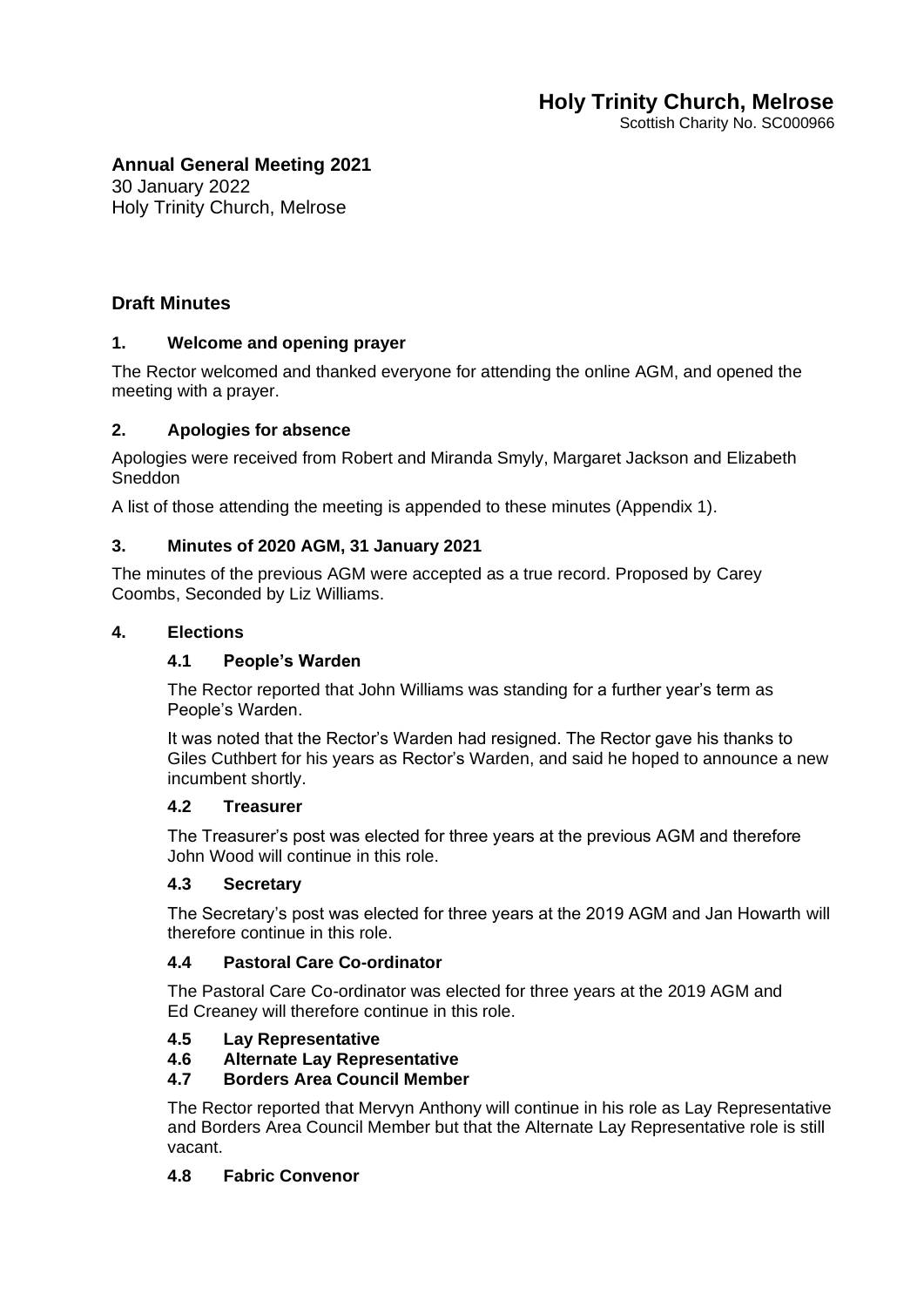It was noted that Vaughan Walker had retired as Fabric Convenor. The Rector emphasised the importance of this role, especially given the work required on the church and rectory, and the forthcoming quinquennial review. He invited members of the congregation to volunteer for this crucial role.

# **4.9 Six Ordinary Vestry Members**

Under the new Holy Trinity Constitution, signed off by the Bishop on 9 June 2021, six further Vestry members were required.

Vestry currently has three ordinary members – Liz Williams, Pamela Gordon and Ian Skinner. The Rector asked that members of the congregation to volunteer for the three remaining vacancies by contacting either him, John Wood or Jan Howarth.

# **5. Draft Annual Report and Accounts**

The Treasurer opened his report by thanking those involved in their preparation: Gift Aid Secretary, Elizabeth Stockdill; Alasdair Johnson who manages the Trinity Centre Finances; Independent Examiner, Alexander Storie; and previous Treasurer John Barley.

It was noted that congregational giving had changed considerably over the past two years. A reduction in the Free Will Envelopes and as collections had reduced considerably, however, this had been offset by the Smartie tube collection and increases in regular direct debits. Overall congregational giving has remained steady at £68,000, with investments up £8,000.

Taking Holy Trinity's services online had come with additional cost, however, the £3,000 cost of the new cameras had been covered by a grant from the Diocesan Recovery and Renewal Fund. The fact that the church building had been used less throughout lockdown had brought savings on heating and lighting.

Upgrading to the church's heating and rectory repairs had also been put on hold though lockdown meaning that the expected deficit in the accounts had in fact produced a slight surplus.

In conclusion, the Treasurer reported that the year has been weathered reasonably well but that an effective means of online giving was needed to replace the income lost from other sources.

Given that some members of the congregation were attending the meeting online, the Treasurer invited questions on the accounts by email.

The Annual Report and Accounts were Proposed by Mervyn Anthony and Seconded by Elizabeth Stockdill.

# **6. Draft annual budget 2021-22**

The draft annual budget was presented by the Treasurer. He particularly brought to the attention of the congregation the proposed budget for the rectory and church repairs, as these would now be scheduled given that lockdown has eased.

There were no questions on the draft budget. It was Proposed by Malcolm McVittie and Seconded by Margaret Hawley.

# **7. Appointment of Independent Examiner of Church Accounts**

Alexander Storie had agreed to stand again and was approved as the Independent Examiner of the Church Accounts.

# **8. Rector's Report**

The Rector opened his report by thanking those who had supported him through the continuing covid precautions, including Liz Williams and Ed Creaney, Lay Readers; and Claire Nicholson, Curate. He hoped that services and full communion would soon be possible. He also thanked members of the Vestry for their diligence, which had enabled him to more easily focus on fulfilling his duties as Rector.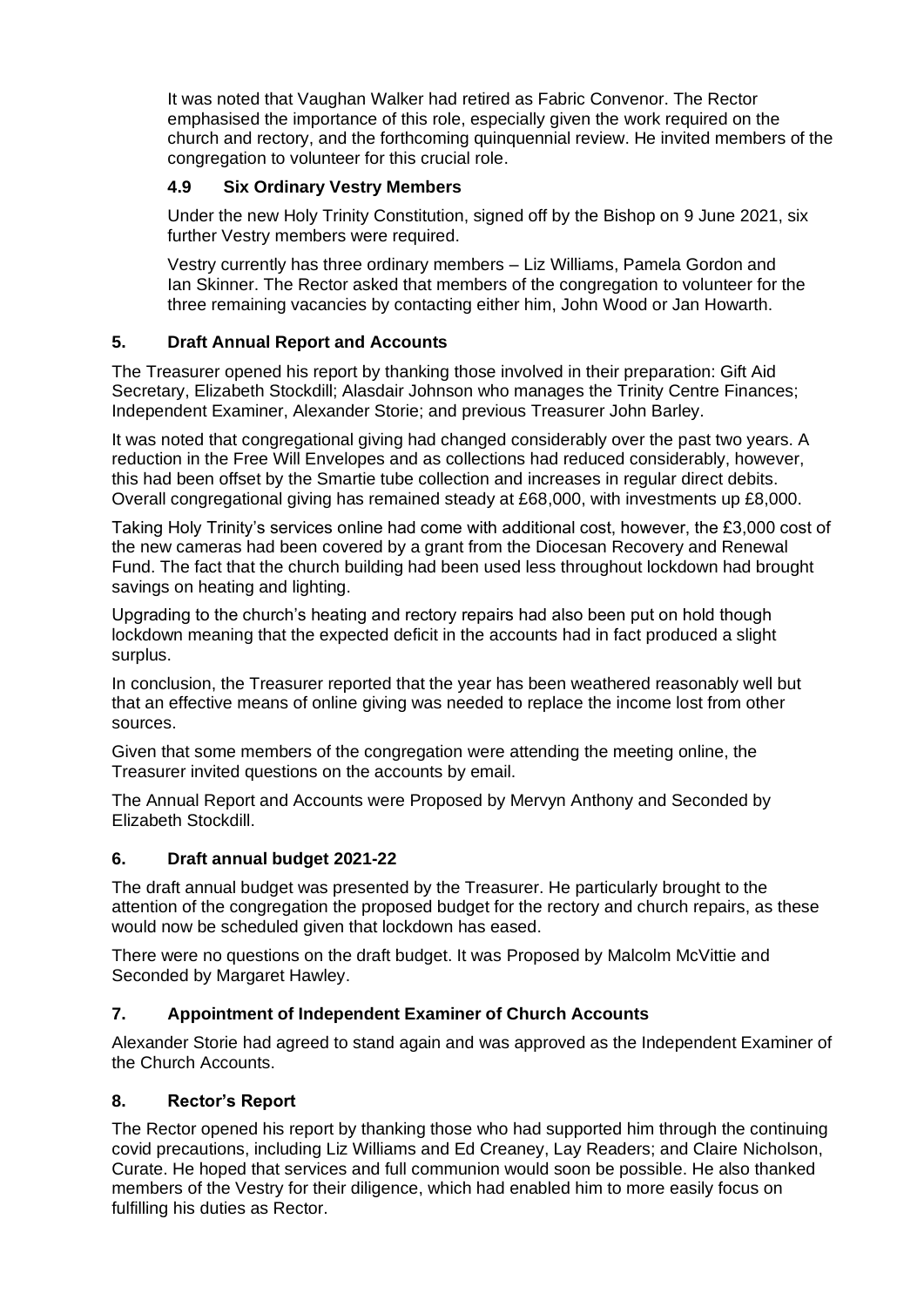Chris Achenbach, organist, and the choir were also commended for their input in enabling the singing of God's praises throughout lockdown. Chris had used his talents and dedication to ensure that worship had continued in the best way possible.

The Rector expressed gratitude to his mother for her dedication in producing the church's notices, given that her arthritic hands means that the process is slow. Anne Storie's pictures and words were also commended.

The Rector noted the unique position in terms of charitable law, in that as chair of Vestry he was also the head of the trustees that were responsible for his own welfare. The last two years had been particularly difficult but he hoped to take a holiday soon. He was grateful to the new ministry team who could cover in his absence.

Looking forward, the Rector asked for help, support and the patience and generosity of the congregation to take on some of the tasks he had covered during lockdown, but which were preventing him from doing aspects of his work which were important, and also preventing him being able to take days off, for example, responsibility for preparing the church for worship, photocopying, and other day-to-day administrative matters. This would allow him to concentrate on bringing new people to the love of God and advancing God's love amongst the existing congregation.

In closing his report, the Rector asked the congregation to concentrate on praying and reading the Bible every day. He urged the congregation to become a community that loved one another in order for others to witness this and do the same. He hoped that by working together "miracles could happen!".

# **9. Other committee reports**

The sub-committee and other reports made available before the meeting were noted. The Rector thanked those who has taken the time to prepare them.

# **10. Any other business**

The congregation recognised those who had left Holy Trinity in the previous year and that their contribution was very much missed. Elizabeth Stockdill commended the contribution of John and Jane Barley, and the Rector commended Janet Wingfield's contribution to the church.

## **11. Closing prayer**

The meeting closed with a prayer and The Grace.

nb full copies of the papers were made available to the congregation in advance of the AGM.